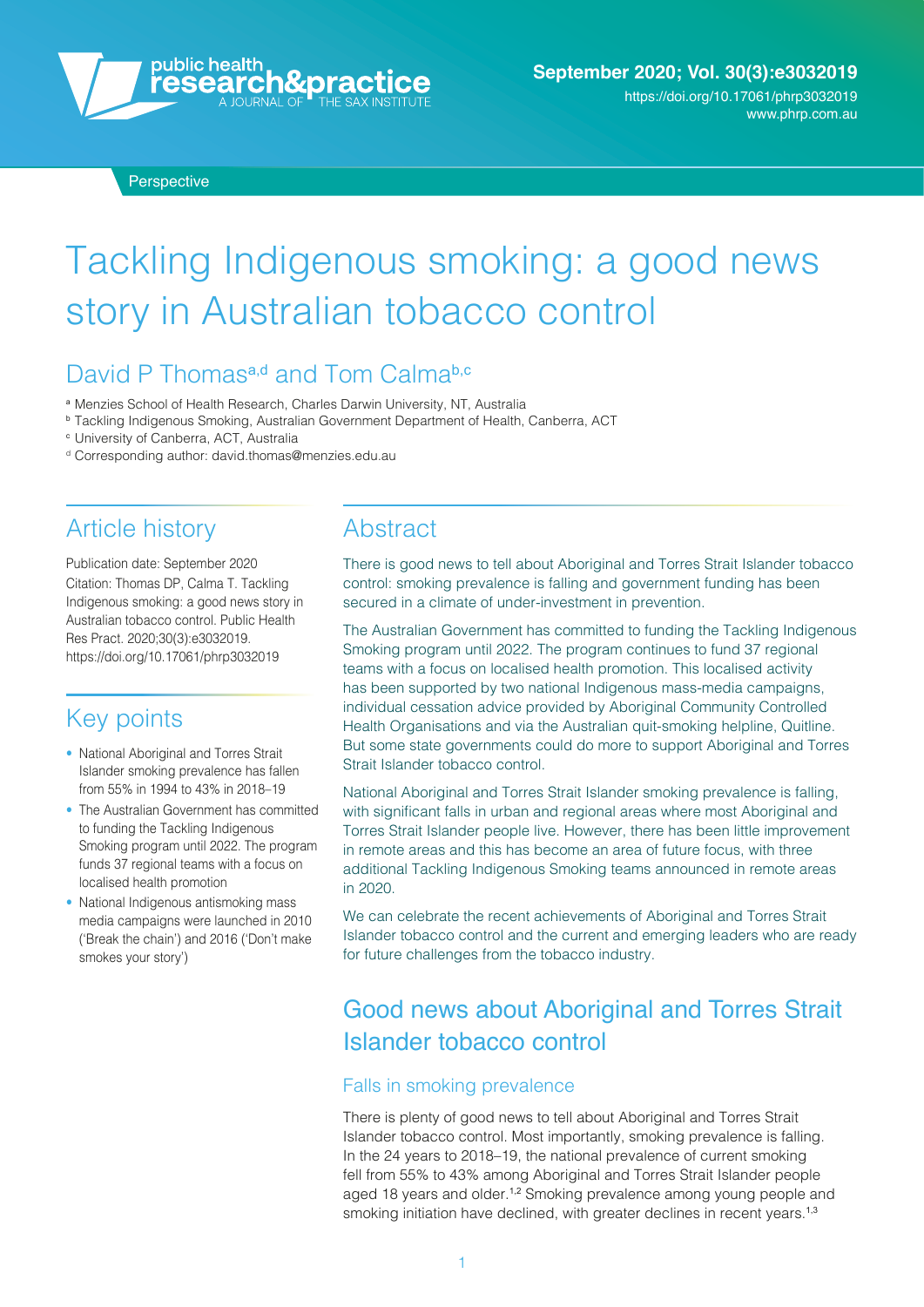Successful cessation has also increased. In 2018–19, 36% of people who had ever smoked had successfully quit smoking, up from 24% in 2002.1,2 More children are being protected from second-hand smoke at home. In the 10 years to 2014–15, the proportion of children aged under 15 years living in homes where smoking occurred indoors has halved, from 28% to 13%.4,5 Fewer Aboriginal and Torres Strait Islander mothers are smoking in pregnancy (down from 52% in 2009 to 44% in 2017).<sup>6</sup>

However, more improvements are necessary. Smoking is estimated to be responsible for 12% of the total burden of disease experienced by Aboriginal and Torres Strait Islander people.<sup>7</sup> The improvements in smoking outcomes have been largely in parallel with similar improvements among non-Indigenous Australians.<sup>1</sup> The 30 percentage point gap in smoking prevalence has not narrowed in 20 years. Smoking is estimated to be responsible for 23% of the health gap between Indigenous and non-Indigenous Australians.<sup>7</sup>

#### Investment in the Tackling Indigenous Smoking program

In response to advocacy highlighting the improvements being achieved in Indigenous tobacco control and the further improvements required, the Australian Government last year invested \$184 million to continue the Tackling Indigenous Smoking program for a further 4 years until 2022. This program grew out of the 2015 redesign of the Tackling Indigenous Smoking and Health Lifestyle program, which had started in 2010 and overlapped with the smaller Indigenous Tobacco Control Initiative, which was launched in 2008. Telephone Quitline cessation support services have been enhanced for Aboriginal and Torres Strait Islander people, and funding has allowed the Quitskills smoking cessation training program to be available nationally. Aboriginal and Torres Strait Islander people have been able to access cheaper nicotine replacement therapy and smoking cessation therapies varenicline and bupropion through the Closing the Gap Pharmaceutical Benefits Scheme Co-Payment Measure since 2010.

The majority of the Tackling Indigenous Smoking program funds have been spent on grants to 37 regional Tackling Indigenous Smoking teams. Almost all of these are based in Aboriginal Community Controlled Health Organisations (ACCHOs). Since the 2015 redesign of the program, these teams have increasingly concentrated on a population health approach rather than individual cessation support, with a focus on localised health promotion. The localised health promotion by regional Tackling Indigenous Smoking teams includes community events, local 'community identities'–based marketing using broadcast and social media, the distribution of campaign material and merchandise, and the promotion of smoke-free spaces and events. These teams have reported that their work in building local support, trust and partnerships has been critical in their success.<sup>8</sup>

Other national research has shown that more smokers who recalled such localised advertising were motivated to quit and attempted to quit than those who did not recall seeing any advertising, with more limited results for mainstream campaigns.9,10 A new evaluation will investigate whether smoking outcomes are improving faster in areas with these teams than in areas without.

#### Launch of first national Aboriginal and Torres Strait Islander antismoking mass media campaigns

The first national Aboriginal and Torres Strait Islander antismoking mass media campaign, 'Break the chain', was launched in 2010, followed by a second, 'Don't make smokes your story', in 2016. In contrast, Australian national expenditure on all antismoking television campaigns has been inadequate since 2013.<sup>11</sup> The 2018 evaluation of 'Don't make smokes your story' found high recognition by smokers and ex-smokers and continued positive responses about its perceived usefulness.<sup>12</sup>

All this health promotion activity complements the individual cessation support provided to smokers by ACCHOs. A national study found that more Aboriginal and Torres Strait Islander smokers recalled having been advised to quit by a health professional in the past year than a similar sample of all Australian smokers.<sup>13</sup>

# Challenges in Aboriginal and Torres Strait Islander tobacco control

In spite of the achievements in reducing smoking prevalence, securing government funding and implementing programs, challenges remain in Aboriginal and Torres Strait Islander tobacco control.

#### Improvements needed in remote areas

Although daily smoking prevalence in urban and regional areas – where 81% of Aboriginal and Torres Strait Islander people live – has fallen from 49% in 2004–5 to 37% in 2018–19, there has been no change in remote areas (52%).<sup>2,14</sup> Similarly, there were no significant improvements from 1994 to 2014-15 in the proportion of people who had ever smoked and who had successfully quit smoking in remote areas, in contrast to the improvements in other areas.<sup>1</sup> However, there are early signs of improvement. The same national surveys demonstrated increasing proportions of smokers in remote areas who reported having made a quit attempt in the past year (from 43% in 2008 to 58% in 2014–15). They also show similar promising improvements in remote and non-remote areas in youth smoking prevalence and initiation and in the protection of children from smoking inside homes.

Further improvements may follow from the increased intensity of tobacco control activities of Tackling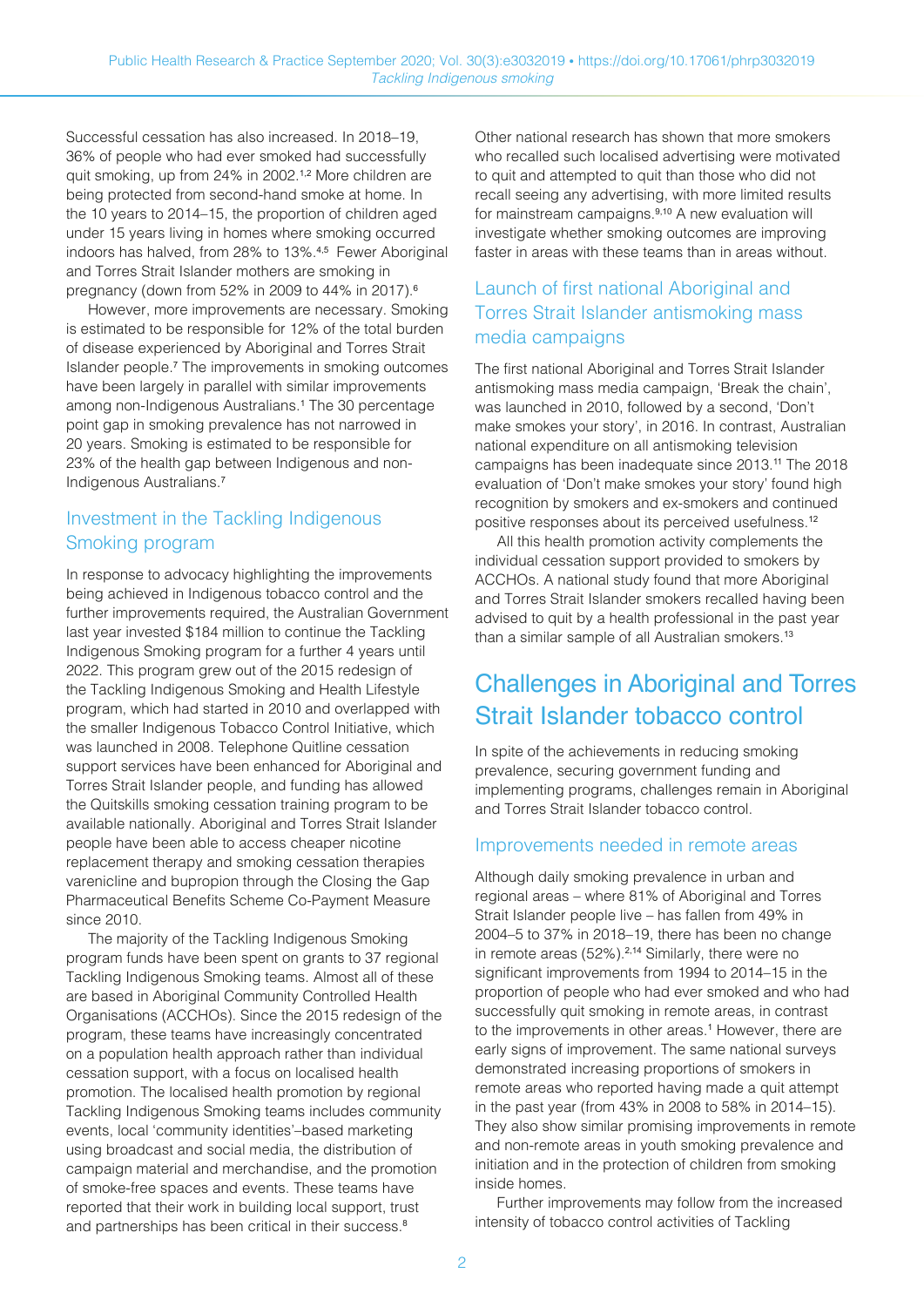Indigenous Smoking teams in remote areas, but there may also be a need for greater reach of tobacco control activities into remote areas not served by these teams. Similarly, there are also regional and urban areas without teams. In 2020, three additional Tackling Indigenous Smoking teams were announced in remote areas.

#### Inconsistent contributions across different jurisdictions

The Tackling Indigenous Smoking program started as part of the Australian Government's contribution to the Council of Australian Government's National Partnership Agreement on Closing the Gap in Indigenous Health Outcomes in 2008. The Australian Government has shown clear leadership through its investment in the Tackling Indigenous Smoking program, however the contributions of state and territory governments have been patchy, and some could do much more.

Notably, the Northern Territory Government, the jurisdiction with the highest proportion of residents who are Indigenous (30%) and the highest Aboriginal and Torres Strait Islander smoking prevalence (49%), again won the Australian Medical Association and Australian Council on Smoking and Health's Dirty Ashtray Award for the jurisdiction with the worst performance on tobacco control in 2019.15,16 The Northern Territory has 'won' the award 13 times since it started 25 years ago in 1994, and can do much more to improve its egregious record on Indigenous tobacco control. Similarly, while the Tackling Indigenous Smoking teams and ACCHOs are showing excellent leadership in their communities on tobacco control and smoke-free spaces, more work can still be done in partnership with leaders of other Aboriginal and Torres Strait Islander organisations.

#### Industry efforts to undermine tobacco control

We must never forget the culpability of the tobacco industry for the smoking epidemic and for its attempts to undermine tobacco control, however we can celebrate Aboriginal and Torres Strait Islander efforts of resistance. In 1984, the National Aboriginal Conference forced tobacco company WD & HO Wills to withdraw a racist advertisement for John Player Special cigarettes.<sup>17</sup> However, similar complaints did not stop the offensive misrepresentations of Aboriginal people in European advertisements for Winfield cigarettes.<sup>17</sup> A 1994-95 Senate Inquiry heard complaints from the Northern Territory Government that multinational tobacco company Philip Morris was promoting sales in remote Aboriginal communities with free t-shirts with the community's name and Marlboro cigarettes colours and design.<sup>17</sup>

Philip Morris has now been caught out again targeting Aboriginal organisations, sending unsolicited letters to Aboriginal organisations promoting the legalisation in Australia of its heat-not-burn product IQOS in 2019.<sup>18</sup> Similarly, Philip Morris has promoted free and half-price

promotional trials of IQOS in Māori communities in Aotearoa New Zealand.<sup>19</sup> The Philip Morris International funded Foundation for a Smoke-Free World has targeted Indigenous peoples through its funding of the 'Centre for Research Excellence: Indigenous Sovereignty and Smoking' in Auckland. However, Aboriginal and Torres Strait Islander leaders have joined with other Australian tobacco control researchers and Indigenous researchers from New Zealand, Canada and the US to call for others to reject funding from the Foundation, or any other tobacco industry funding.<sup>20,21</sup>

# **Conclusion**

The achievements in Aboriginal and Torres Strait Islander tobacco control are among the most encouraging stories in Australian tobacco control and in efforts to improve Indigenous health and to Close The Gap between Indigenous and non-Indigenous Australians. The current and future Aboriginal and Torres Strait Islander leaders in tobacco control are ready for future challenges from the tobacco industry. They now stand in a prime position to support further declines in smoking prevalence across all Aboriginal and Torres Strait Islander communities.

### Peer review and provenance

Externally peer reviewed, invited.

# Competing interests

TC is the the National Coordinator for Tackling Indigenous Smoking. DT is part of the team evaluating the impact of the Tackling Indigenous Smoking regional teams. After this manuscript was submitted and accepted, DT received funding from the Tackling Indigenous Smoking program to assist coordination of tobacco control in the Northern Territory.

## Author contributions

Both authors contributed to the conceptual development and review of the paper. DT led the drafting of the paper.